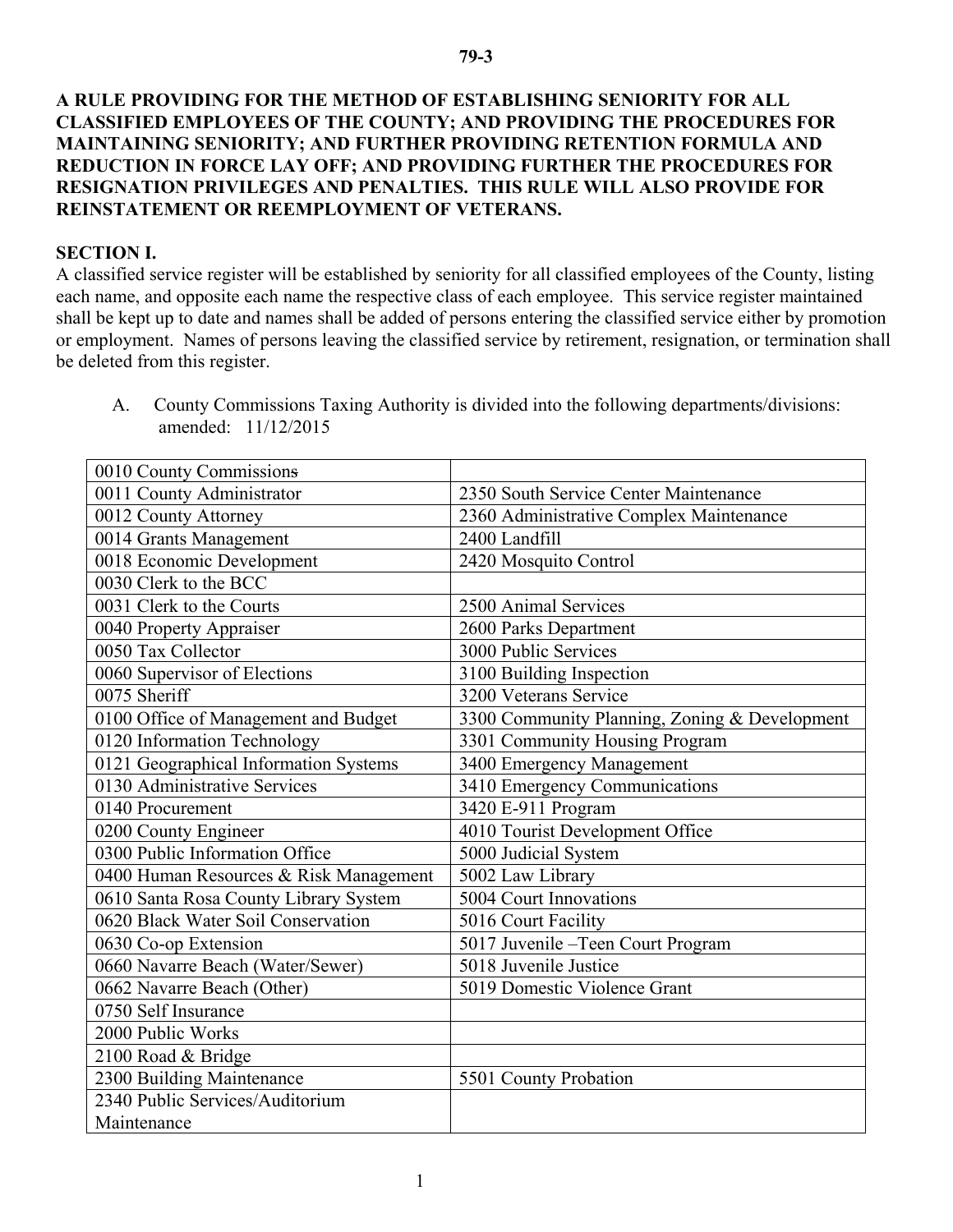**SECTION II.** The hire-in date of each employee shall be the basis for establishing seniority, with the following exceptions: Amended: 8/23/2007

A. An employee who is laid off with a good employment record and re-enters the classified service within six (6) months from the date of lay-off may retain their original hire-in date without any loss of time consumed in lay-off.

B. Former employees, upon re-entering the classified service, will be granted credit for previous classified or unclassified service, provided separation does not exceed 6 months from the date of separation. Credit for previous service must have been of permanent nature (either full-time or part-time) and verifiable. amended: 03/13/2003

**SECTION III. Resignations.** When resigning or retiring from a position, an employee should submit a "Notice of Resignation" at least two weeks prior to the effective date of resignation unless a briefer notice is mutually agreed upon in writing by the appointing authority and the employee. This notice must be submitted to the appointing authority and supervisor for forwarding to Human Resources (HR). Some departments may find it necessary to request that certain positions give more than two weeks notice. In these cases the department will be responsible for establishing this request with the employee. Amended: 5/31/2007

A. Any person who resigns from county service shall not, during such separation, be certified from any eligible promotion register.

B. A resignation is considered a voluntary act on the part of the employee and shall not be forced or accepted as means of avoiding disciplinary action.

- C. No resignation shall be required in advance or as a condition of appointment or employment.
- D. An employee who resigns will automatically terminate their seniority if separation exceeds six (6) months.

E. Supervisors are required to secure all County property from the employee on or before the last day of work. Amended: 5/31/2007

F. Prior to the effective date of resignation, the employee should contact HR to arrange for an exit interview. Amended: 5/31/2007

G. For employees who are currently working, the effective date of resignation is the last day the employee performs duties for the County. However, for those employees who are on an official leave of absence, the effective date will be the date the employee notifies Santa Rosa County of their intent to resign. Amended: 5/31/2007

## **SECTION IV. Reduction in force/lay-off.**

A. When it becomes necessary because of budget reduction, lack of work, lack of funds, program or grant discontinuation, technological replacement, or any condition of serious financial distress that may be determined or declared at any time, the appointing authority may, proceed to lay off an employee or employees in such a manner as it deems in the best interest of its operation. Amended: 8/23/2007

1. All regular employees in the classified service who are laid off shall be given a minimum of thirty (30)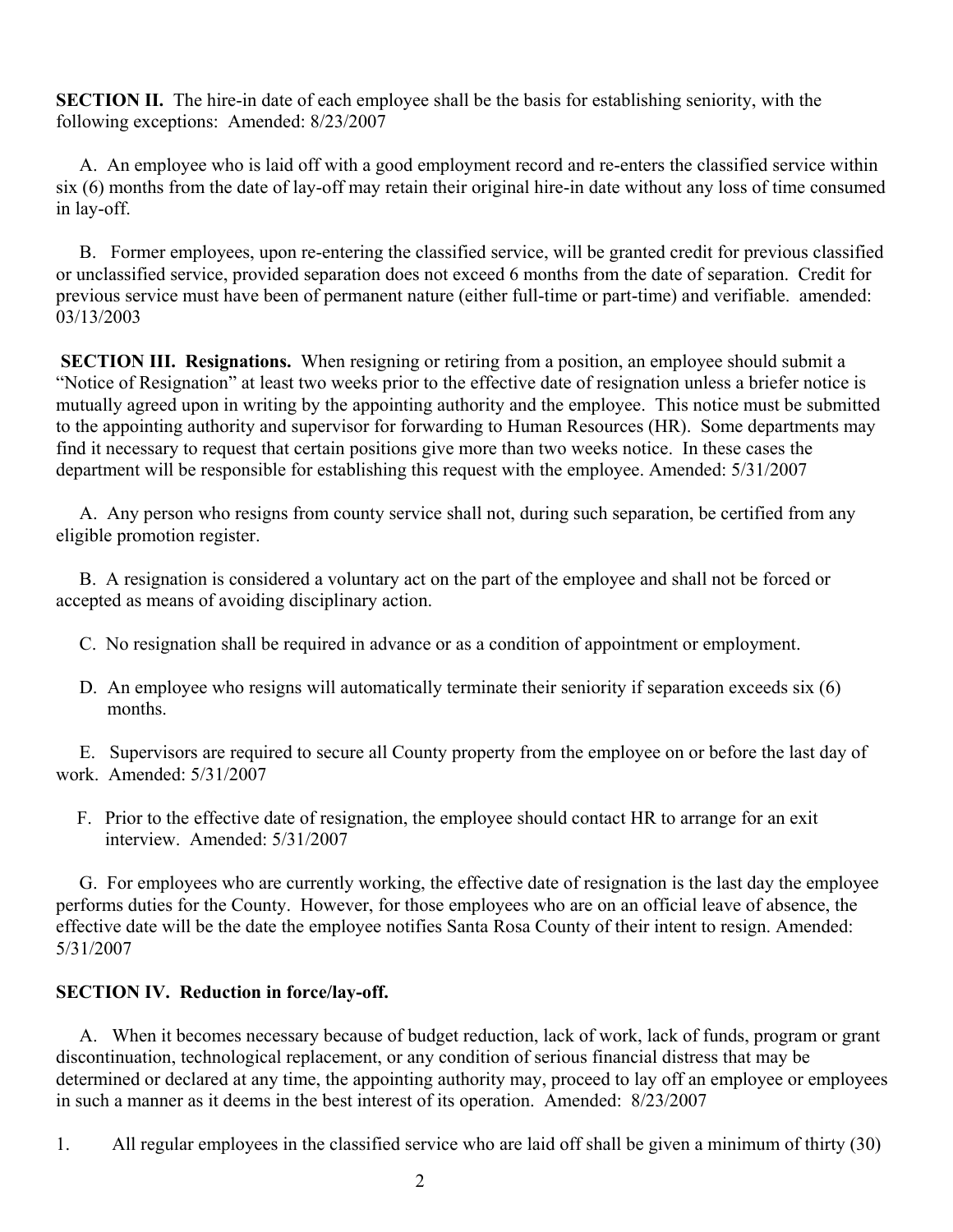days notice of such lay off prior to the effective date thereof.

B. The order of layoff of all employees shall be determined by the appointing authority based on such factors which may include, but shall not be limited to, seniority, veterans preference, and relative efficiency of the employee and effective operation of the functions of the appointing authority. Amended: 8/23/2007

1. No regular employee shall be laid-off while another person in the affected class is employed in a provisional, temporary or seasonal basis.

2. In accordance with Chapter 295, Florida Statutes, certain veterans and spouses of certain veterans may be eligible for preference in retention when layoffs are necessitated.

3. Where the County is able to forecast a layoff in advance, the appointing authority may establish a time period wherein employees subject to a pending layoff will be permitted to apply for open positions. During this period, such employees shall, when being considered by interviewing departments, receive preference in hiring where they are otherwise equally qualified with other candidates. Nothing herein, however, is intended to require the hiring of any such employee by a department where another candidate is more qualified for the position.

4. Employees scheduled for layoff may, if offered by the appointing authority, elect to accept transfer to vacant positions for which they are qualified. Such transfer offers may be made at the discretion of the appointing authority and must be accepted by the employee within 3 days of receipt of the written offer. The employee's pay rate would be adjusted in accordance with Policy for any other County employee changing positions within the County.

**C.** The County will continue to pay the appointing authority's portion of health insurance premiums through the end of the month in which the lay-off occurs for the employee and family coverage. After this coverage period, the employee must determine whether he/she wants to pay for the health plan. An employee electing to continue paying the premium under COBRA will be notified and be given sixty (60) days to determine if he/she elects to be covered. The employee will then have forty-five (45) days to make premium payments, ensuring no break in health coverage. He/she will be eligible to continue payment at group rates for at least eighteen (18) months at the Santa Rosa County current group policy costs. If requested by the employee, Santa Rosa County will pay the first month individual premium under COBRA. Amended: 8/23/2007

D. When an employee is laid off under the provision for reductions in force, their name shall be placed upon a preferred eligible list bearing the title of the class of the position from which they were laid off for a period of one (1) year. In the event several persons within the same class are laid off, or in the event of subsequent layoffs, these persons' names shall be placed on the preferred eligible list, in order of seniority for a period of one (1) year. In the event two (2) or more preferred eligible lists are established which are of classes within the same series (i.e. Clerk I, Clerk II), those employees who are on the preferred eligible list of the higher class shall have priority for re-appointment over those persons whose names are on the preferred eligible list of the lower class. Amended: 8/23/2007

E. Under no circumstances is a lay off to be considered a disciplinary action and is not subject to appeal. Amended: 8/23/2007

F. Retention of Benefits. Employees who are separated because of lay off are not considered to have a break in service if reemployed within a six (6) month period immediately following lay off, time off the payroll shall be considered leave without pay. Also, any lump sum payment for earned annual and sick leave shall have no effect on their continuous service with the County Classified Service System. Employees shall retain all sick